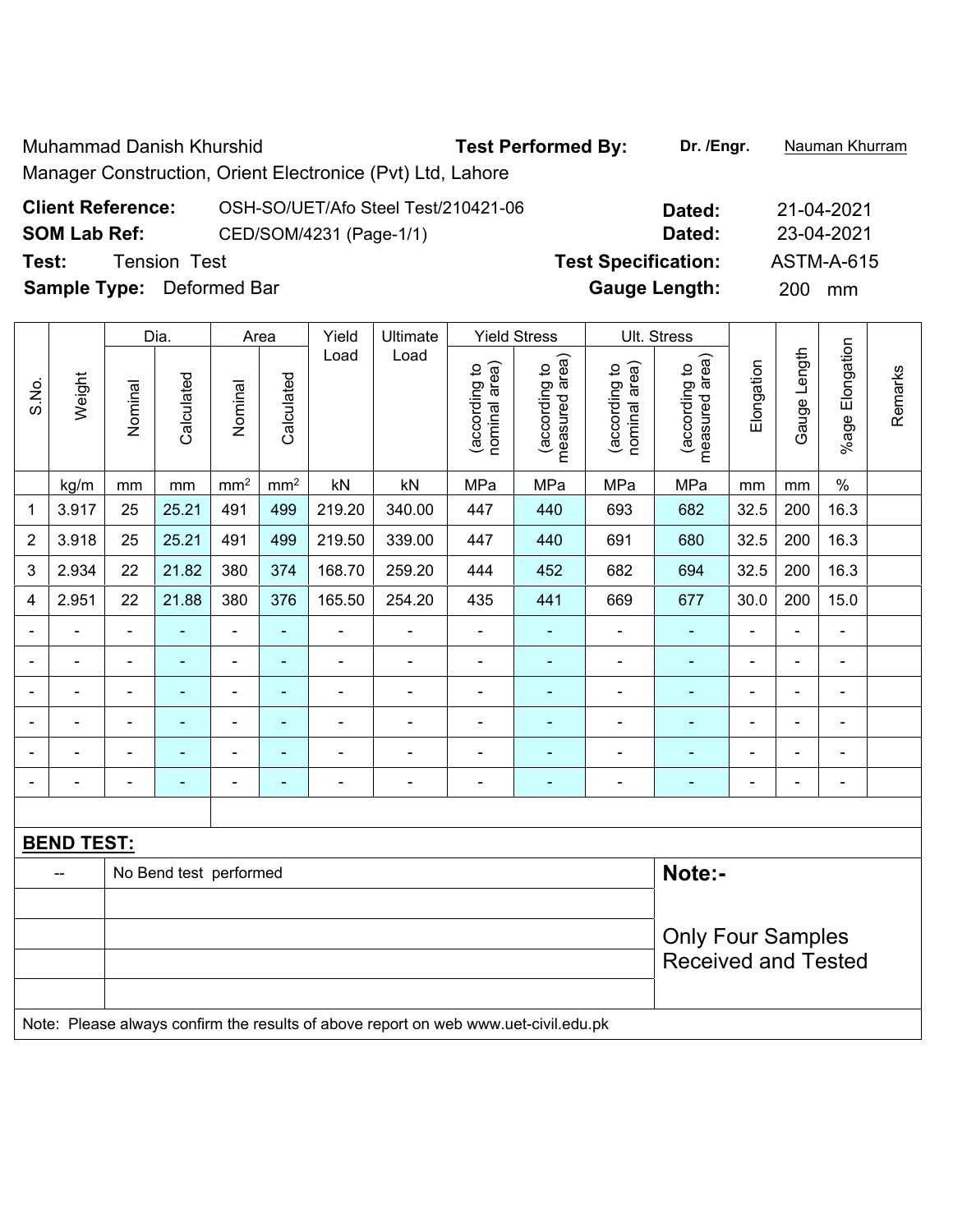Muhammad Danish Khurshid **Test Performed By: Dr. /Engr.** Nauman Khurram Manager Construction, Orient Electronice (Pvt) Ltd, Lahore

| <b>Client Reference:</b>         | OSH-SO/UET/Kamran Steel Test/220421-08 | Dated:                     | 22-04-2021        |
|----------------------------------|----------------------------------------|----------------------------|-------------------|
| <b>SOM Lab Ref:</b>              | CED/SOM/4232 (Page-1/1)                | Dated:                     | 23-04-2021        |
| Test:                            | <b>Tension Test &amp; Bend Test</b>    | <b>Test Specification:</b> | <b>ASTM-A-615</b> |
| <b>Sample Type:</b> Deformed Bar |                                        | <b>Gauge Length:</b>       | 200 mm            |

|                                                                          |                   |                | Dia.       |                 | Area            | Yield          | Ultimate                                                         |                                | <b>Yield Stress</b>             |                                | Ult. Stress                                 |            |                   |                       |         |
|--------------------------------------------------------------------------|-------------------|----------------|------------|-----------------|-----------------|----------------|------------------------------------------------------------------|--------------------------------|---------------------------------|--------------------------------|---------------------------------------------|------------|-------------------|-----------------------|---------|
| S.No.                                                                    | Weight            | Nominal        | Calculated | Nominal         | Calculated      | Load           | Load                                                             | nominal area)<br>(according to | measured area)<br>(according to | (according to<br>nominal area) | (according to<br>neasured area)<br>measured | Elongation | Length<br>Gauge I | Elongation<br>$%$ age | Remarks |
|                                                                          | kg/m              | mm             | mm         | mm <sup>2</sup> | mm <sup>2</sup> | kN             | kN                                                               | MPa                            | MPa                             | MPa                            | MPa                                         | mm         | mm                | $\frac{0}{0}$         |         |
| 1                                                                        | 3.837             | 25             | 24.95      | 491             | 489             | 260.00         | 331.70                                                           | 530                            | 532                             | 676                            | 679                                         | 27.5       | 200               | 13.8                  |         |
| $\overline{2}$                                                           | 3.822             | 25             | 24.90      | 491             | 487             | 245.20         | 317.70                                                           | 500                            | 504                             | 647                            | 653                                         | 35.0       | 200               | 17.5                  |         |
| 3                                                                        | 2.220             | 19             | 18.98      | 284             | 283             | 150.00         | 200.20                                                           | 529                            | 531                             | 706                            | 708                                         | 25.0       | 200               | 12.5                  |         |
| 4                                                                        | 2.210             | 19             | 18.94      | 284             | 282             | 129.70         | 172.50                                                           | 457                            | 461                             | 608                            | 613                                         | 35.0       | 200               | 17.5                  |         |
| 5                                                                        | 1.005             | 13             | 12.77      | 133             | 128             | 63.20          | 91.50                                                            | 476                            | 494                             | 689                            | 715                                         | 35.0       | 200               | 17.5                  |         |
| 6                                                                        | 0.985             | 13             | 12.64      | 133             | 126             | 57.50          | 82.00                                                            | 433                            | 459                             | 618                            | 654                                         | 30.0       | 200               | 15.0                  |         |
|                                                                          |                   | $\blacksquare$ |            | $\blacksquare$  | $\blacksquare$  |                |                                                                  | $\blacksquare$                 | $\blacksquare$                  |                                |                                             |            | Ē,                | $\blacksquare$        |         |
|                                                                          |                   |                | ۰          |                 |                 |                |                                                                  | $\blacksquare$                 |                                 |                                |                                             |            | $\blacksquare$    | ÷                     |         |
|                                                                          |                   |                |            | $\blacksquare$  | $\blacksquare$  |                |                                                                  |                                |                                 |                                |                                             |            | ä,                | $\blacksquare$        |         |
|                                                                          |                   |                |            |                 |                 | $\overline{a}$ |                                                                  | $\overline{a}$                 |                                 |                                | $\overline{\phantom{0}}$                    |            | -                 | Ē,                    |         |
|                                                                          |                   |                |            |                 |                 |                |                                                                  |                                |                                 |                                |                                             |            |                   |                       |         |
|                                                                          | <b>BEND TEST:</b> |                |            |                 |                 |                |                                                                  |                                |                                 |                                |                                             |            |                   |                       |         |
| 25mm<br>Sample bend through 180 degrees Satisfactorily without any crack |                   |                |            |                 |                 |                |                                                                  |                                | Note:-                          |                                |                                             |            |                   |                       |         |
|                                                                          | 19mm              |                |            |                 |                 |                | Sample bend through 180 degrees Satisfactorily without any crack |                                |                                 |                                |                                             |            |                   |                       |         |
|                                                                          | 13mm              |                |            |                 |                 |                | Sample bend through 180 degrees Satisfactorily without any crack |                                |                                 |                                | <b>Only Nine Samples</b>                    |            |                   |                       |         |
|                                                                          |                   |                |            |                 |                 |                |                                                                  |                                |                                 |                                | <b>Received and Tested</b>                  |            |                   |                       |         |

Note: Please always confirm the results of above report on web www.uet-civil.edu.pk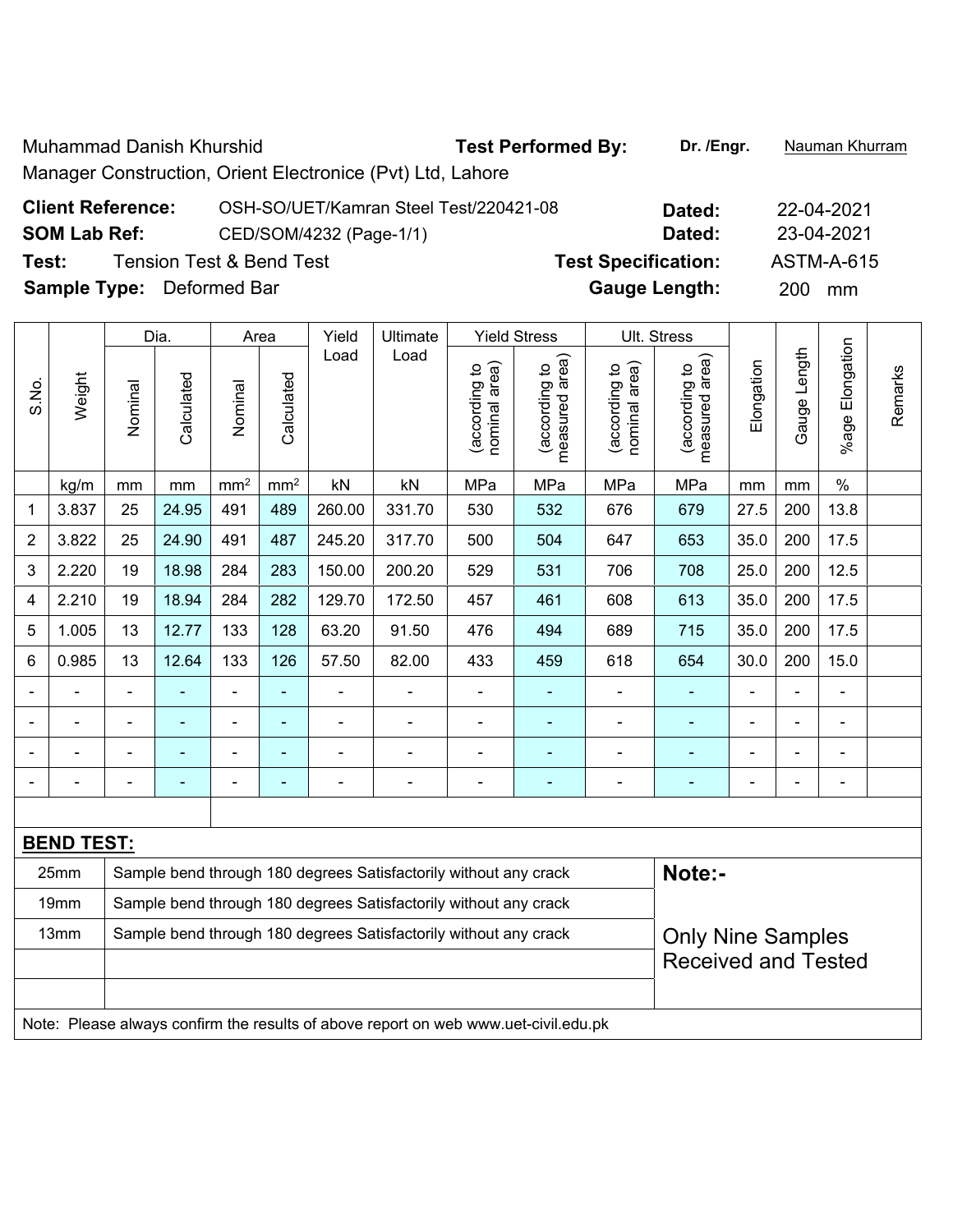Qadri Brothers (Pvt) Ltd. **Test Performed By:** Dr. /Engr. **Nauman Khurram** 

Foundry, Castings & Forgings, Peco Road, Badami Bagh, Lahore

**SOM Lab Ref:** CED/SOM/4238 (Page-1/1) **Dated:** 23-04-2021

**Sample Type:** Deformed Bar **Gauge Length:** 200 mm

|                          |                   |                | Dia.                     |                          | Area            | Yield                        | Ultimate                                                                            |                                | <b>Yield Stress</b>             |                                | Ult. Stress                     |                |                |                          |         |
|--------------------------|-------------------|----------------|--------------------------|--------------------------|-----------------|------------------------------|-------------------------------------------------------------------------------------|--------------------------------|---------------------------------|--------------------------------|---------------------------------|----------------|----------------|--------------------------|---------|
| S.No.                    | Weight            | Nominal        | Calculated               | Nominal                  | Calculated      | Load                         | Load                                                                                | nominal area)<br>(according to | (according to<br>measured area) | (according to<br>nominal area) | measured area)<br>(according to | Elongation     | Gauge Length   | %age Elongation          | Remarks |
|                          | kg/m              | mm             | mm                       | mm <sup>2</sup>          | mm <sup>2</sup> | kN                           | kN                                                                                  | MPa                            | MPa                             | MPa                            | MPa                             | mm             | mm             | $\%$                     |         |
| $\mathbf 1$              | 2.140             | 18             | 18.64                    | 254                      | 273             | 107.70                       | 169.00                                                                              | 423                            | 395                             | 664                            | 620                             | 30.0           | 200            | 15.0                     |         |
| $\overline{2}$           | 0.954             | 12             | 12.44                    | 113                      | $121$           | 49.20                        | 73.20                                                                               | 435                            | 406                             | 647                            | 603                             | 30.0           | 200            | 15.0                     |         |
|                          |                   |                |                          | ä,                       | $\blacksquare$  | ä,                           | Ē,                                                                                  | $\blacksquare$                 |                                 |                                | $\blacksquare$                  | $\blacksquare$ | L,             | ä,                       |         |
| $\overline{\phantom{0}}$ |                   | $\blacksquare$ | ÷                        | $\overline{\phantom{0}}$ | $\blacksquare$  | $\qquad \qquad \blacksquare$ | $\overline{\phantom{a}}$                                                            | $\blacksquare$                 | $\blacksquare$                  | $\overline{\phantom{a}}$       | $\blacksquare$                  | $\blacksquare$ | $\blacksquare$ | $\overline{\phantom{a}}$ |         |
| $\blacksquare$           | ۰                 | $\blacksquare$ | $\blacksquare$           | $\overline{\phantom{a}}$ | ٠               | $\blacksquare$               | $\overline{\phantom{a}}$                                                            | $\blacksquare$                 | $\blacksquare$                  | $\blacksquare$                 | ۰                               | $\blacksquare$ | $\blacksquare$ | $\blacksquare$           |         |
| $\blacksquare$           |                   | $\blacksquare$ | L,                       | ä,                       | ٠               | ä,                           | $\blacksquare$                                                                      | ÷,                             | $\blacksquare$                  | $\blacksquare$                 | $\blacksquare$                  | $\blacksquare$ | ä,             | $\blacksquare$           |         |
| $\blacksquare$           | $\blacksquare$    | $\blacksquare$ | ä,                       | $\overline{\phantom{0}}$ | $\blacksquare$  | ÷,                           | $\overline{\phantom{a}}$                                                            | $\blacksquare$                 | $\blacksquare$                  | $\overline{\phantom{a}}$       | $\blacksquare$                  | $\blacksquare$ | ä,             | ÷,                       |         |
|                          |                   | $\blacksquare$ | $\overline{\phantom{0}}$ | $\blacksquare$           | ٠               | L.                           |                                                                                     | $\blacksquare$                 | $\blacksquare$                  |                                | $\blacksquare$                  | -              | L,             | $\blacksquare$           |         |
|                          |                   |                | ÷                        | $\blacksquare$           | $\blacksquare$  | $\blacksquare$               |                                                                                     |                                |                                 |                                | $\blacksquare$                  |                | L,             | L,                       |         |
| $\blacksquare$           |                   | $\blacksquare$ | $\overline{\phantom{0}}$ | ۰                        | ۰               | ÷                            | ٠                                                                                   | ÷                              | $\overline{\phantom{a}}$        | ۰                              | $\overline{\phantom{0}}$        | ۰              | $\blacksquare$ | $\blacksquare$           |         |
|                          |                   |                |                          |                          |                 |                              |                                                                                     |                                |                                 |                                |                                 |                |                |                          |         |
|                          | <b>BEND TEST:</b> |                |                          |                          |                 |                              |                                                                                     |                                |                                 |                                |                                 |                |                |                          |         |
|                          | $\sim$ $\sim$     |                | No Bend test performed   |                          |                 |                              |                                                                                     |                                |                                 |                                | Note:-                          |                |                |                          |         |
|                          |                   |                |                          |                          |                 |                              |                                                                                     |                                |                                 |                                |                                 |                |                |                          |         |
|                          |                   |                |                          |                          |                 |                              |                                                                                     |                                |                                 |                                | <b>Only Two Samples</b>         |                |                |                          |         |
|                          |                   |                |                          |                          |                 |                              |                                                                                     |                                |                                 |                                | <b>Received and Tested</b>      |                |                |                          |         |
|                          |                   |                |                          |                          |                 |                              |                                                                                     |                                |                                 |                                |                                 |                |                |                          |         |
|                          |                   |                |                          |                          |                 |                              | Note: Please always confirm the results of above report on web www.uet-civil.edu.pk |                                |                                 |                                |                                 |                |                |                          |         |

**Client Reference:** nil **Dated:** 23-04-2021 **Test:** Tension Test **Test Specification:** ASTM-A-615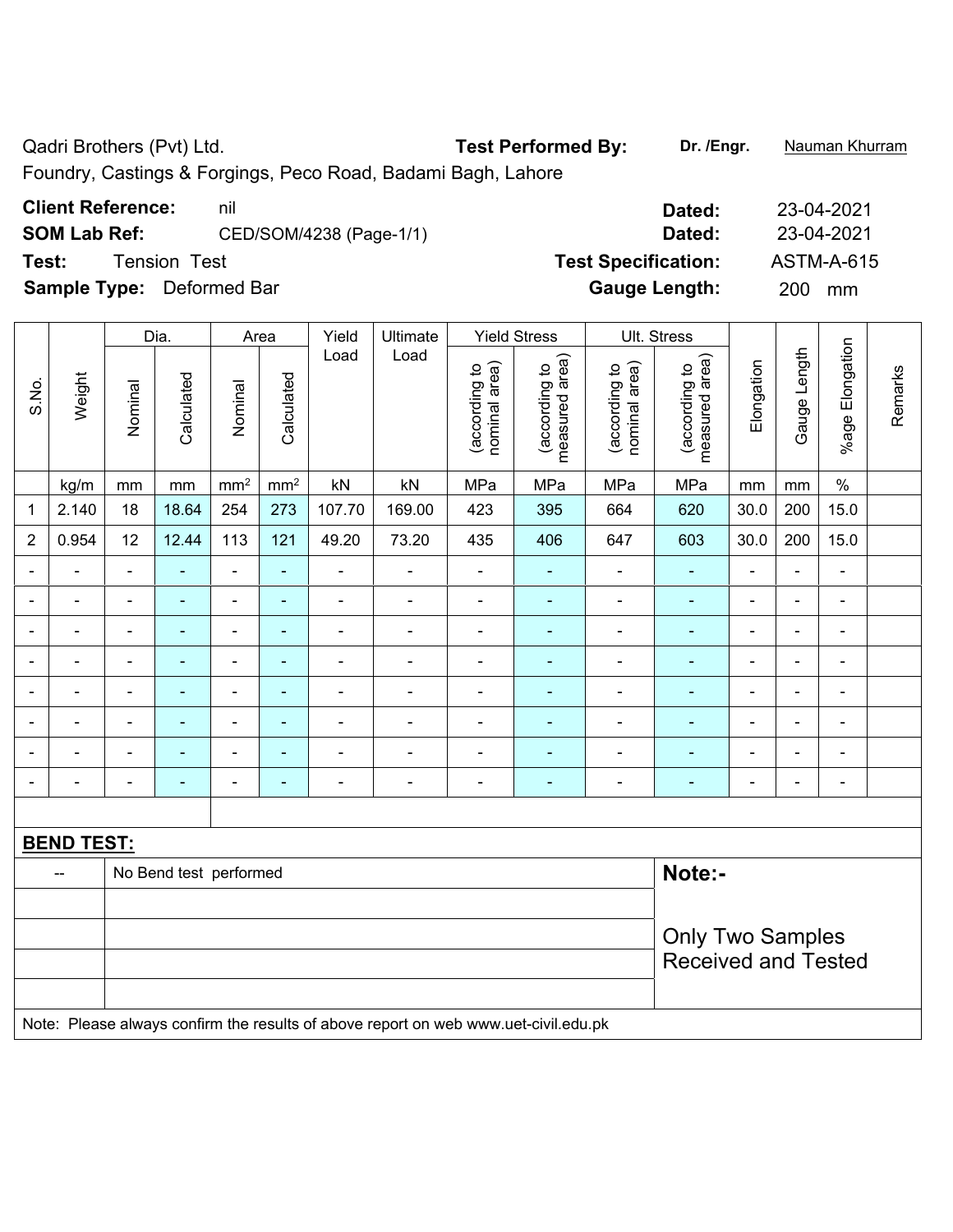Muhammad Shabbir **Test Performed By: Dr. /Engr.** S Asad Ali Gillani

Received and Tested

Construction Manager, Opal Deevar Developers Pvt. Ltd. Lahore

| <b>Dated:</b>              | 04-04-2021        |  |  |
|----------------------------|-------------------|--|--|
| Dated:                     | 23-04-2021        |  |  |
| <b>Test Specification:</b> | <b>ASTM-A-615</b> |  |  |
| <b>Gauge Length:</b>       | <b>200</b><br>mm  |  |  |
|                            |                   |  |  |

|                   |                |                | Dia.           |                              | Area            | Yield          | Ultimate                                                         |                                | <b>Yield Stress</b>             |                                | Ult. Stress                        |                          |                |                       |         |
|-------------------|----------------|----------------|----------------|------------------------------|-----------------|----------------|------------------------------------------------------------------|--------------------------------|---------------------------------|--------------------------------|------------------------------------|--------------------------|----------------|-----------------------|---------|
| S.No.             | Weight         | Nominal        | Calculated     | Nominal                      | Calculated      | Load           | Load                                                             | (according to<br>nominal area) | measured area)<br>(according to | (according to<br>nominal area) | area)<br>(according to<br>measured | Elongation               | Gauge Length   | Elongation<br>$%$ age | Remarks |
|                   | kg/m           | mm             | mm             | mm <sup>2</sup>              | mm <sup>2</sup> | kN             | kN                                                               | MPa                            | MPa                             | MPa                            | MPa                                | mm                       | mm             | $\frac{0}{0}$         |         |
| 1                 | 0.854          | 12             | 11.78          | 113                          | 109             | 53.20          | 74.00                                                            | 470                            | 489                             | 654                            | 679                                | 27.5                     | 200            | 13.8                  |         |
| $\overline{2}$    | 0.846          | 12             | 11.72          | 113                          | 108             | 52.00          | 74.20                                                            | 460                            | 483                             | 656                            | 689                                | 30.0                     | 200            | 15.0                  |         |
|                   |                |                |                | -                            | ۰               |                | $\blacksquare$                                                   |                                |                                 |                                |                                    |                          | ä,             | $\blacksquare$        |         |
|                   | $\blacksquare$ | $\blacksquare$ | $\blacksquare$ | $\overline{\phantom{a}}$     | ۰               | $\blacksquare$ | $\blacksquare$                                                   | $\blacksquare$                 |                                 | $\blacksquare$                 | $\blacksquare$                     | $\blacksquare$           | $\blacksquare$ | ۰                     |         |
| $\blacksquare$    | ۰              | $\blacksquare$ | $\blacksquare$ | $\qquad \qquad \blacksquare$ | ۰               | $\blacksquare$ | $\blacksquare$                                                   | $\overline{\phantom{0}}$       |                                 |                                | $\blacksquare$                     | $\blacksquare$           | $\blacksquare$ | ۰                     |         |
| $\blacksquare$    | $\blacksquare$ | $\blacksquare$ | $\blacksquare$ | $\qquad \qquad \blacksquare$ | ۰               | $\blacksquare$ | $\overline{a}$                                                   |                                |                                 |                                |                                    | $\overline{\phantom{0}}$ | $\overline{a}$ | ۰                     |         |
|                   |                |                |                | ۰                            |                 |                |                                                                  |                                |                                 |                                | $\blacksquare$                     |                          | $\blacksquare$ | $\blacksquare$        |         |
|                   |                |                |                | $\blacksquare$               |                 |                |                                                                  |                                |                                 |                                |                                    |                          | $\blacksquare$ | ۰                     |         |
|                   |                |                |                | -                            |                 |                |                                                                  |                                |                                 |                                |                                    |                          | ۰              |                       |         |
|                   |                |                | $\blacksquare$ | $\blacksquare$               | ۰               | $\blacksquare$ | $\overline{\phantom{a}}$                                         | $\overline{\phantom{0}}$       | ۰                               | $\blacksquare$                 | ۰                                  | $\blacksquare$           | $\blacksquare$ | ÷                     |         |
|                   |                |                |                |                              |                 |                |                                                                  |                                |                                 |                                |                                    |                          |                |                       |         |
| <b>BEND TEST:</b> |                |                |                |                              |                 |                |                                                                  |                                |                                 |                                |                                    |                          |                |                       |         |
|                   | 12mm           |                |                |                              |                 |                | Sample bend through 180 degrees Satisfactorily without any crack |                                |                                 |                                | Note:-                             |                          |                |                       |         |
|                   |                |                |                |                              |                 |                |                                                                  |                                |                                 |                                | <b>Only Three Samples</b>          |                          |                |                       |         |

Note: Please always confirm the results of above report on web www.uet-civil.edu.pk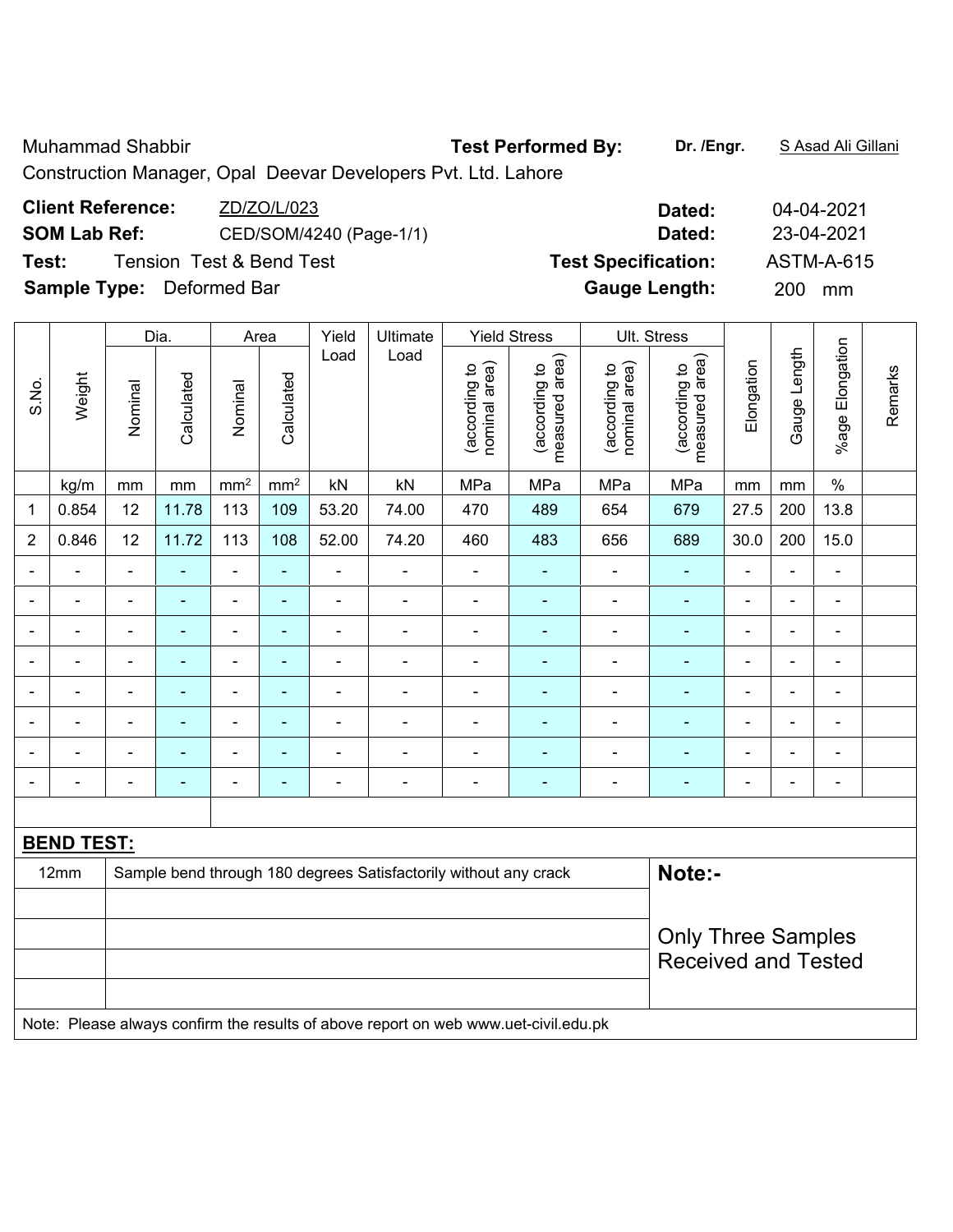Engr. Jaffar Rashid **Test Performed By:** Dr. /Engr. **Nauman Khurram** 

Sr. Project Manager IZHAR GROUP OF COMPANIES, Lahore

| <b>Client Reference:</b> | ICPL/NHO/Lab/01                                | Dated:                     | 23-04-2021        |
|--------------------------|------------------------------------------------|----------------------------|-------------------|
| <b>SOM Lab Ref:</b>      | CED/SOM/4242(Page-1/1)                         | Dated:                     | 23-04-2021        |
| Test:                    | Tension Test & bend Test                       | <b>Test Specification:</b> | <b>ASTM-A 615</b> |
|                          | <b>Sample Type:</b> Deformed Bar(Mughal Steel) | <b>Gauge Length:</b>       | <b>200</b><br>mm  |

| Gauge          | $%$ age        | Remarks    |  |
|----------------|----------------|------------|--|
| mm             | $\frac{0}{0}$  |            |  |
| 200            | 16.3           |            |  |
| 200            | 15.0           |            |  |
| 200            | 13.8           |            |  |
| 200            | 15.0           |            |  |
| 200            | 12.5           |            |  |
| 200            | 13.8           |            |  |
| 200            | 12.5           |            |  |
| 200            | 11.3           |            |  |
|                |                |            |  |
| $\blacksquare$ | $\blacksquare$ |            |  |
|                |                |            |  |
|                |                |            |  |
| Note:-         |                |            |  |
|                | Length         | Elongation |  |

|                                                                                     |                                                                  | .                          |  |  |  |  |  |  |
|-------------------------------------------------------------------------------------|------------------------------------------------------------------|----------------------------|--|--|--|--|--|--|
| 22mm                                                                                | Sample bend through 180 degrees Satisfactorily without any crack |                            |  |  |  |  |  |  |
| 16 <sub>mm</sub>                                                                    | Sample bend through 180 degrees Satisfactorily without any crack | <b>Only Twelve Samples</b> |  |  |  |  |  |  |
| 12mm                                                                                | Sample bend through 180 degrees Satisfactorily without any crack | <b>Received and Tested</b> |  |  |  |  |  |  |
|                                                                                     |                                                                  |                            |  |  |  |  |  |  |
| Note: Please always confirm the results of above report on web www.uet-civil.edu.pk |                                                                  |                            |  |  |  |  |  |  |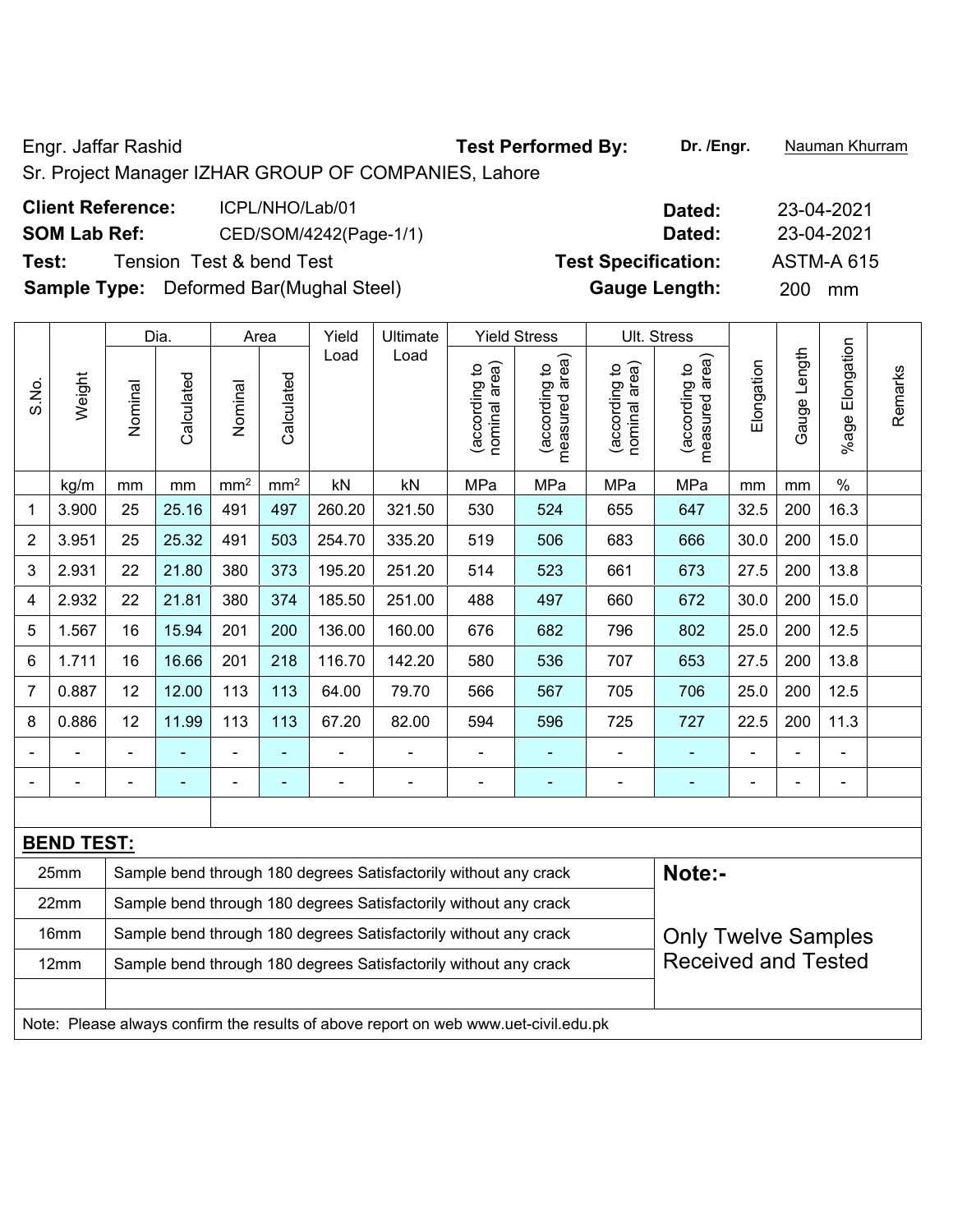Sub Divisional Officer **Test Performed By:** Dr. /Engr. **Nauman Khurram** Buildings Sub Division No.22, Lahore

| <b>Client Reference:</b><br>125/22nd<br>14-04-2021<br>Dated: |                            | <b>SOM Lab</b><br>Ref:<br>Dated: | 4234(Page-<br>1/1)<br>23-04-2021 |  |
|--------------------------------------------------------------|----------------------------|----------------------------------|----------------------------------|--|
| <b>Tension Test &amp; Bend Test</b><br>Test:                 | <b>Test Specification:</b> | <b>ASTM-A-615</b>                |                                  |  |
| <b>Gauge Length:</b><br>inch                                 | <b>Sample Type:</b>        | Deformed Bar                     |                                  |  |

|                |                   |                                                                  | Dia.                     |                              | Area            |                | Yield<br>Ultimate                                                                   | <b>Yield Stress</b>           |                                 | Ult. Stress                    |                                 |                |                |                          |         |
|----------------|-------------------|------------------------------------------------------------------|--------------------------|------------------------------|-----------------|----------------|-------------------------------------------------------------------------------------|-------------------------------|---------------------------------|--------------------------------|---------------------------------|----------------|----------------|--------------------------|---------|
| S.No.          | Weight            | Nominal                                                          | Calculated               | Nominal                      | Calculated      | Load           | Load                                                                                | nominal area)<br>according to | measured area)<br>(according to | nominal area)<br>(according to | measured area)<br>(according to | Elongation     | Gauge Length   | Elongation<br>%age       | Remarks |
|                | Ib/ft             | $\#$                                                             | in                       | in <sup>2</sup>              | in <sup>2</sup> | Tons           | Tons                                                                                | psi                           | psi                             | psi                            | psi                             | in             | in             | $\frac{0}{0}$            |         |
| 1              | 1.467             | 6                                                                | 0.741                    | 0.44                         | 0.431           | 13.93          | 17.48                                                                               | 69850                         | 71310                           | 87630                          | 89460                           | 1.30           | 8.0            | 16.3                     |         |
| $\overline{2}$ | 1.471             | $6\phantom{1}$                                                   | 0.742                    | 0.44                         | 0.432           | 14.27          | 17.86                                                                               | 71540                         | 72860                           | 89520                          | 91180                           | 1.30           | 8.0            | 16.3                     |         |
| 3              | 0.731             | $\overline{4}$                                                   | 0.523                    | 0.20                         | 0.215           | 7.08           | 9.14                                                                                | 78130                         | 72680                           | 100830                         | 93800                           | 1.20           | 8.0            | 15.0                     |         |
| 4              | 0.732             | 4                                                                | 0.523                    | 0.20                         | 0.215           | 6.85           | 8.97                                                                                | 75540                         | 70270                           | 98920                          | 92020                           | 1.30           | 8.0            | 16.3                     |         |
|                |                   |                                                                  |                          |                              |                 |                |                                                                                     |                               |                                 | -                              |                                 |                |                |                          |         |
|                |                   |                                                                  | $\overline{\phantom{0}}$ | ۰                            | ۰               | $\overline{a}$ | $\blacksquare$                                                                      | $\blacksquare$                | $\overline{\phantom{a}}$        | $\overline{a}$                 | ۰                               | $\blacksquare$ | $\blacksquare$ | $\overline{\phantom{0}}$ |         |
|                |                   |                                                                  | $\blacksquare$           | ÷,                           | ۰               | ä,             | $\blacksquare$                                                                      | $\blacksquare$                | $\blacksquare$                  | ä,                             | $\blacksquare$                  | ÷              |                | $\blacksquare$           |         |
|                |                   |                                                                  | Ē,                       | $\qquad \qquad \blacksquare$ |                 | L,             | $\blacksquare$                                                                      |                               |                                 | $\blacksquare$                 | ÷                               | ä,             |                | $\blacksquare$           |         |
|                |                   |                                                                  | $\blacksquare$           | ÷,                           | ÷               | $\blacksquare$ | ÷,                                                                                  | Ē,                            | $\overline{\phantom{a}}$        | $\blacksquare$                 | ÷,                              | ä,             |                | $\blacksquare$           |         |
|                |                   |                                                                  |                          | ÷                            | $\blacksquare$  |                | $\blacksquare$                                                                      |                               | $\overline{\phantom{a}}$        | ä,                             | ۰                               | $\blacksquare$ |                | $\blacksquare$           |         |
|                |                   |                                                                  |                          |                              |                 |                |                                                                                     |                               |                                 |                                |                                 |                |                |                          |         |
|                | <b>BEND TEST:</b> |                                                                  |                          |                              |                 |                |                                                                                     |                               |                                 |                                |                                 |                |                |                          |         |
|                | #6                |                                                                  |                          |                              |                 |                | Sample bend through 180 degrees Satisfactorily without any crack                    |                               |                                 |                                | Note:-                          |                |                |                          |         |
|                | #4                | Sample bend through 180 degrees Satisfactorily without any crack |                          |                              |                 |                |                                                                                     |                               |                                 |                                |                                 |                |                |                          |         |
|                |                   |                                                                  |                          |                              |                 |                |                                                                                     |                               |                                 |                                | <b>Only Six Samples</b>         |                |                |                          |         |
|                |                   |                                                                  |                          |                              |                 |                |                                                                                     |                               |                                 |                                | <b>Received and Tested</b>      |                |                |                          |         |
|                |                   |                                                                  |                          |                              |                 |                |                                                                                     |                               |                                 |                                |                                 |                |                |                          |         |
|                |                   |                                                                  |                          |                              |                 |                | Note: Please always confirm the results of above report on web www.uet-civil.edu.pk |                               |                                 |                                |                                 |                |                |                          |         |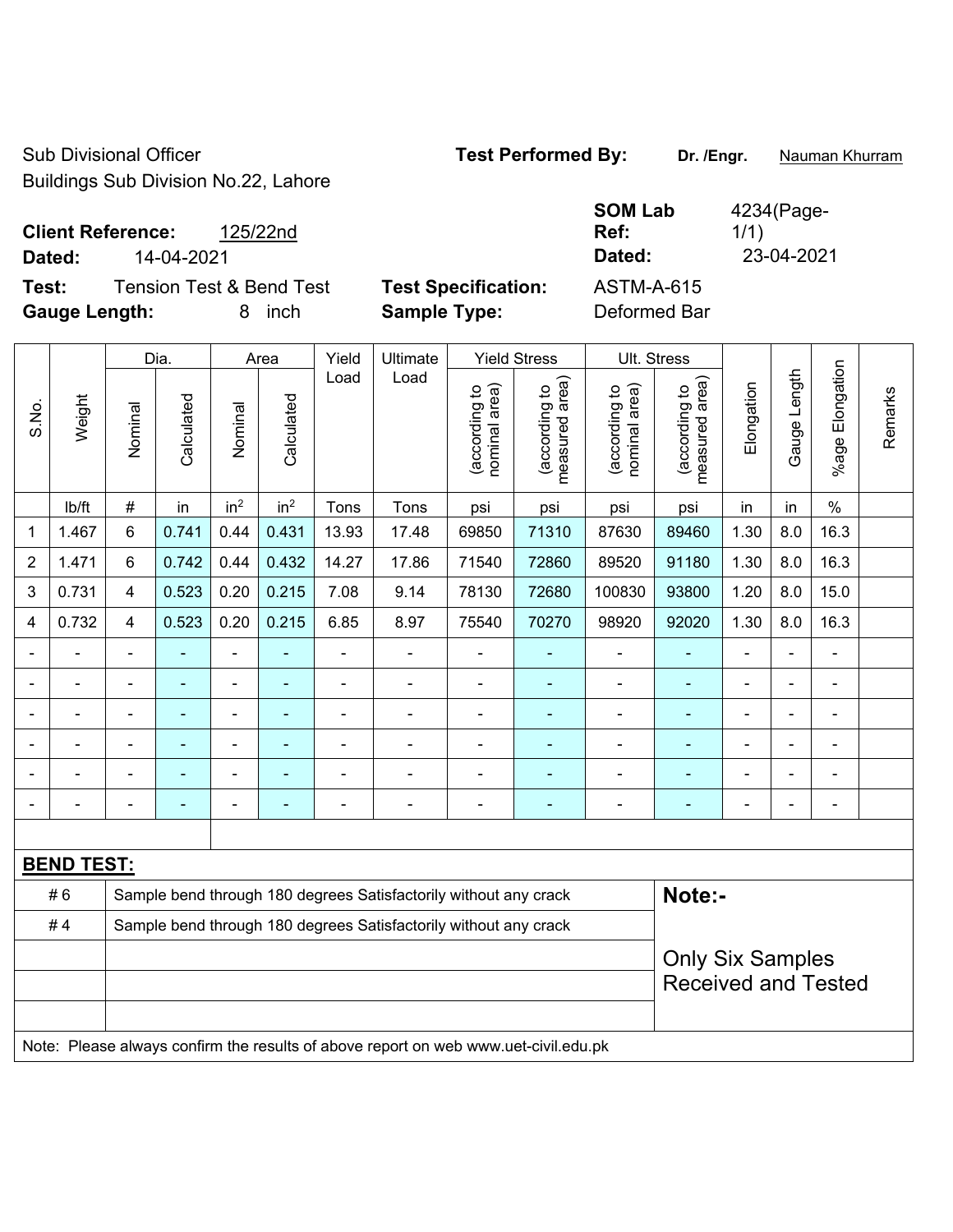Umar Nisar **Test Performed By:** Dr. /Engr. **Nauman Khurram** 

Project Engineer, SKY High Builder's, IZMIR SOCITY LAHORE (Rana Associates)

|               | <b>Client Reference:</b> | IZMIR/004                           |                            | <b>SOM Lab</b><br>Ref:                | 4235(Page-<br>1/1) |
|---------------|--------------------------|-------------------------------------|----------------------------|---------------------------------------|--------------------|
| Dated:        | 22-04-2021               |                                     |                            | Dated:                                | 23-04-2021         |
| Test:         |                          | <b>Tension Test &amp; Bend Test</b> | <b>Test Specification:</b> | ASTM-A-615<br>Deformed Bar(AFCO Steel |                    |
| Guage Length: |                          | 8 inch                              | <b>Sample Type:</b>        | $Ind$ )                               |                    |

|                          | ๛๛๚๛ ๛๛๚๚๛        |                |            |                 |                 |       | oanipio i jpo.                                                   |                                   |                                 |                                |                                 |                            |              |                 |         |  |  |
|--------------------------|-------------------|----------------|------------|-----------------|-----------------|-------|------------------------------------------------------------------|-----------------------------------|---------------------------------|--------------------------------|---------------------------------|----------------------------|--------------|-----------------|---------|--|--|
|                          |                   |                | Dia.       |                 | Area            | Yield | Ultimate                                                         |                                   | <b>Yield Stress</b>             |                                | Ult. Stress                     |                            |              |                 |         |  |  |
| S.No.                    | Weight            | Nominal        | Calculated | Nominal         | Calculated      | Load  | Load                                                             | area)<br>of puiploocal<br>nominal | (according to<br>measured area) | nominal area)<br>(according to | (according to<br>measured area) | Elongation                 | Gauge Length | %age Elongation | Remarks |  |  |
|                          | lb/ft             | $\#$           | in         | in <sup>2</sup> | in <sup>2</sup> | Tons  | Tons                                                             | psi                               | psi                             | psi                            | psi                             | in                         | in           | $\%$            |         |  |  |
| $\mathbf 1$              | 2.635             | 8              | 0.993      | 0.79            | 0.774           | 23.85 | 33.69                                                            | 66590                             | 67970                           | 94050                          | 96000                           | 1.30                       | 8.0          | 16.3            |         |  |  |
| $\overline{2}$           | 2.609             | 8              | 0.988      | 0.79            | 0.767           | 22.45 | 32.33                                                            | 62670                             | 64550                           | 90270                          | 92980                           | 1.50                       | 8.0          | 18.8            |         |  |  |
| 3                        | 1.463             | $6\phantom{1}$ | 0.740      | 0.44            | 0.430           | 15.11 | 19.64                                                            | 75720                             | 77490                           | 98460                          | 100750                          | 1.10                       | 8.0          | 13.8            |         |  |  |
| $\overline{\mathbf{4}}$  | 1.473             | $6\phantom{1}$ | 0.743      | 0.44            | 0.433           | 14.70 | 19.34                                                            | 73680                             | 74870                           | 96930                          | 98500                           | 1.30                       | 8.0          | 16.3            |         |  |  |
| 5                        | 0.656             | $\overline{4}$ | 0.496      | 0.20            | 0.193           | 7.19  | 8.53                                                             | 79250                             | 82120                           | 94090                          | 97500                           | 1.00                       | 8.0          | 12.5            |         |  |  |
| $\,6$                    | 0.674             | $\overline{4}$ | 0.502      | 0.20            | 0.198           | 7.05  | 8.33                                                             | 77790                             | 78570                           | 91840                          | 92770                           | 1.00                       | 8.0          | 12.5            |         |  |  |
|                          |                   |                |            |                 |                 |       |                                                                  |                                   |                                 |                                |                                 |                            |              |                 |         |  |  |
| $\blacksquare$           |                   |                |            | $\overline{a}$  |                 |       | $\blacksquare$                                                   | ٠                                 |                                 | $\overline{\phantom{0}}$       | ۰                               | ۰                          |              |                 |         |  |  |
| $\overline{\phantom{a}}$ |                   | Ē,             | ٠          | ÷               | $\blacksquare$  | ä,    | ÷                                                                | Ē,                                | ۰                               | $\blacksquare$                 | ä,                              | $\blacksquare$             |              | $\overline{a}$  |         |  |  |
|                          |                   |                |            |                 |                 |       |                                                                  |                                   |                                 |                                | ۰                               |                            |              |                 |         |  |  |
|                          |                   |                |            |                 |                 |       |                                                                  |                                   |                                 |                                |                                 |                            |              |                 |         |  |  |
|                          | <b>BEND TEST:</b> |                |            |                 |                 |       |                                                                  |                                   |                                 |                                |                                 |                            |              |                 |         |  |  |
|                          | # 8               |                |            |                 |                 |       | Sample bend through 180 degrees Satisfactorily without any crack |                                   |                                 |                                | Note:-                          |                            |              |                 |         |  |  |
|                          | #6                |                |            |                 |                 |       | Sample bend through 180 degrees Satisfactorily without any crack |                                   |                                 |                                |                                 |                            |              |                 |         |  |  |
|                          | #4                |                |            |                 |                 |       | Sample bend through 180 degrees Satisfactorily without any crack |                                   |                                 |                                | <b>Only Nine Samples</b>        |                            |              |                 |         |  |  |
|                          |                   |                |            |                 |                 |       |                                                                  |                                   |                                 |                                |                                 | <b>Received and Tested</b> |              |                 |         |  |  |

Note: Please always confirm the results of above report on web www.uet-civil.edu.pk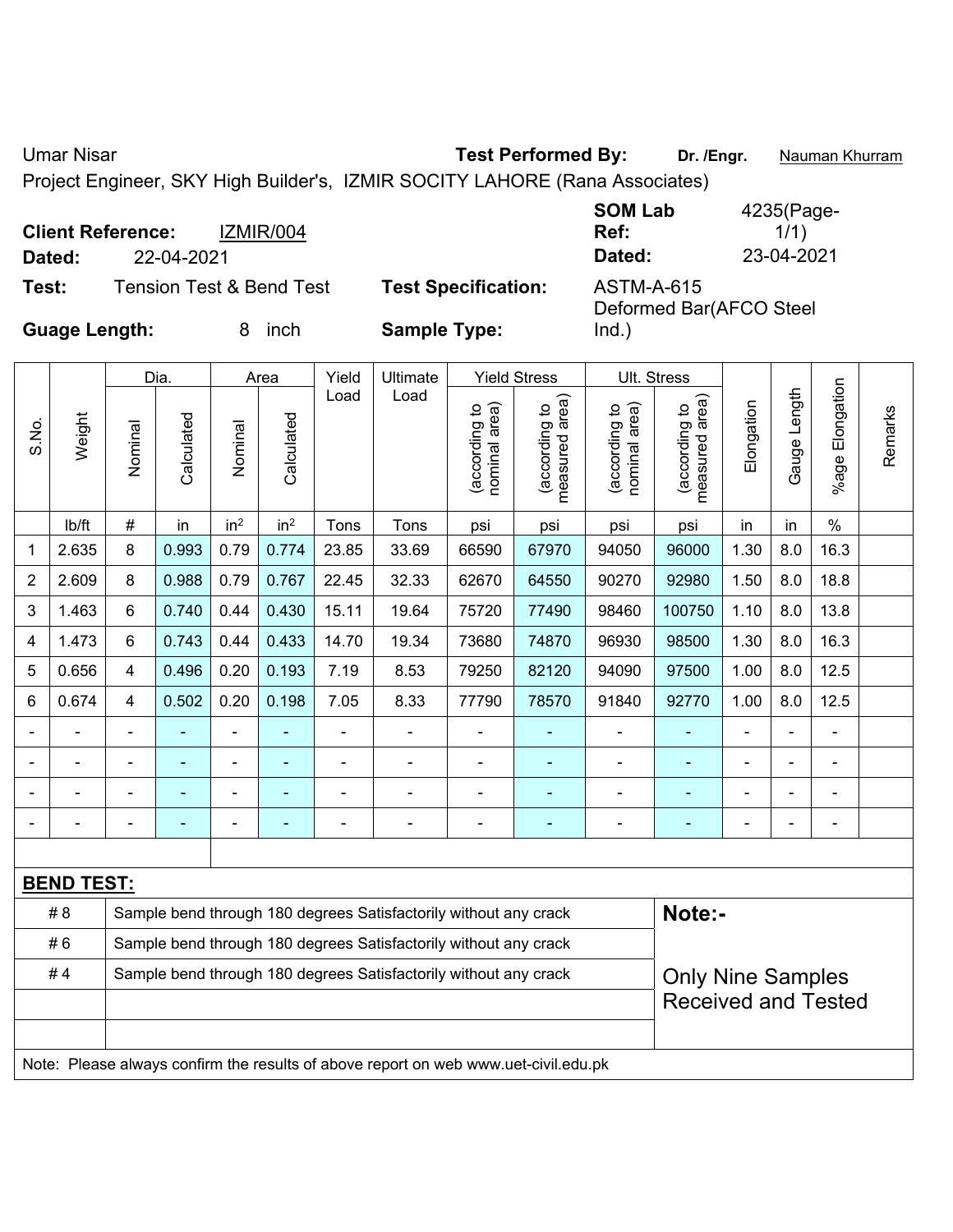Muhammad Wasim Muslim **Test Performed By: Dr. /Engr.** Nauman Khurram Project Manager, NEXUS A & C JV, Lahore

| <b>SOM Lab</b> | 4239 |
|----------------|------|
| Ref:           | 1/1) |

9(Page-

**Client Reference:** Nexus-A&C/Metroplan-Asian/Site-No:513 **Dated:** 21-03-2021 **Dated:** 23-04-2021 **Test:** Tension Test & Bend Test **Test Specification:** ASTM-A-615

**Gauge Length:** 8 inch **Sample Type:** Deformed Bar

|       | Weight            |                | Dia.       | Area            |                 | Yield                                                            | Ultimate                                                                            |                                | <b>Yield Stress</b>             |                                | Ult. Stress                     |            |              |                       |         |
|-------|-------------------|----------------|------------|-----------------|-----------------|------------------------------------------------------------------|-------------------------------------------------------------------------------------|--------------------------------|---------------------------------|--------------------------------|---------------------------------|------------|--------------|-----------------------|---------|
| S.No. |                   | Nominal        | Calculated | Nominal         | Calculated      | Load                                                             | Load                                                                                | nominal area)<br>(according to | (according to<br>measured area) | nominal area)<br>(according to | (according to<br>measured area) | Elongation | Gauge Length | Elongation<br>$%$ age | Remarks |
|       | lb/ft             | $\#$           | in         | in <sup>2</sup> | in <sup>2</sup> | Tons                                                             | Tons                                                                                | psi                            | psi                             | psi                            | psi                             | in         | in           | $\frac{0}{0}$         |         |
| 1     | 2.571             | 8              | 0.981      | 0.79            | 0.756           | 30.45                                                            | 35.44                                                                               | 85010                          | 88830                           | 98950                          | 103400                          | 1.00       | 8.0          | 12.5                  |         |
| 2     | 2.567             | 8              | 0.980      | 0.79            | 0.754           | 30.12                                                            | 35.19                                                                               | 84090                          | 88110                           | 98240                          | 102930                          | 0.90       | 8.0          | 11.3                  |         |
| 3     | 1.492             | 6              | 0.747      | 0.44            | 0.438           | 13.43                                                            | 17.69                                                                               | 67290                          | 67600                           | 88650                          | 89060                           | 1.20       | 8.0          | 15.0                  |         |
| 4     | 1.492             | 6              | 0.747      | 0.44            | 0.438           | 14.14                                                            | 18.42                                                                               | 70870                          | 71190                           | 92330                          | 92750                           | 1.20       | 8.0          | 15.0                  |         |
| 5     | 0.674             | 4              | 0.502      | 0.20            | 0.198           | 6.75                                                             | 8.36                                                                                | 74420                          | 75170                           | 92180                          | 93110                           | 1.00       | 8.0          | 12.5                  |         |
| 6     | 0.665             | 4              | 0.498      | 0.20            | 0.195           | 6.70                                                             | 8.33                                                                                | 73850                          | 75750                           | 91840                          | 94190                           | 1.10       | 8.0          | 13.8                  |         |
|       |                   | L,             |            | ÷,              | ÷               | $\overline{a}$                                                   |                                                                                     | $\blacksquare$                 | ٠                               | $\blacksquare$                 | ÷                               | ä,         |              | ÷                     |         |
|       |                   | ä,             |            | $\blacksquare$  | $\blacksquare$  | ä,                                                               |                                                                                     | $\blacksquare$                 | $\blacksquare$                  | $\blacksquare$                 | ÷                               | ÷          |              | ä,                    |         |
|       |                   | $\blacksquare$ |            | ÷               | ۰               |                                                                  | $\blacksquare$                                                                      | $\blacksquare$                 | $\blacksquare$                  | ÷                              | $\blacksquare$                  | ÷          |              | ä,                    |         |
|       |                   |                |            |                 |                 |                                                                  |                                                                                     |                                |                                 |                                |                                 |            |              |                       |         |
|       |                   |                |            |                 |                 |                                                                  |                                                                                     |                                |                                 |                                |                                 |            |              |                       |         |
|       | <b>BEND TEST:</b> |                |            |                 |                 |                                                                  |                                                                                     |                                |                                 |                                |                                 |            |              |                       |         |
|       | # 8               |                |            |                 |                 |                                                                  | Sample bend through 180 degrees Satisfactorily without any crack                    |                                |                                 |                                | Note:-                          |            |              |                       |         |
|       | #6                |                |            |                 |                 |                                                                  | Sample bend through 180 degrees Satisfactorily without any crack                    |                                |                                 |                                |                                 |            |              |                       |         |
|       | #4                |                |            |                 |                 | Sample bend through 180 degrees Satisfactorily without any crack |                                                                                     | <b>Only Nine Samples</b>       |                                 |                                |                                 |            |              |                       |         |
|       |                   |                |            |                 |                 |                                                                  |                                                                                     |                                |                                 |                                | <b>Received and Tested</b>      |            |              |                       |         |
|       |                   |                |            |                 |                 |                                                                  |                                                                                     |                                |                                 |                                |                                 |            |              |                       |         |
|       |                   |                |            |                 |                 |                                                                  | Note: Please always confirm the results of above report on web www.uet-civil.edu.pk |                                |                                 |                                |                                 |            |              |                       |         |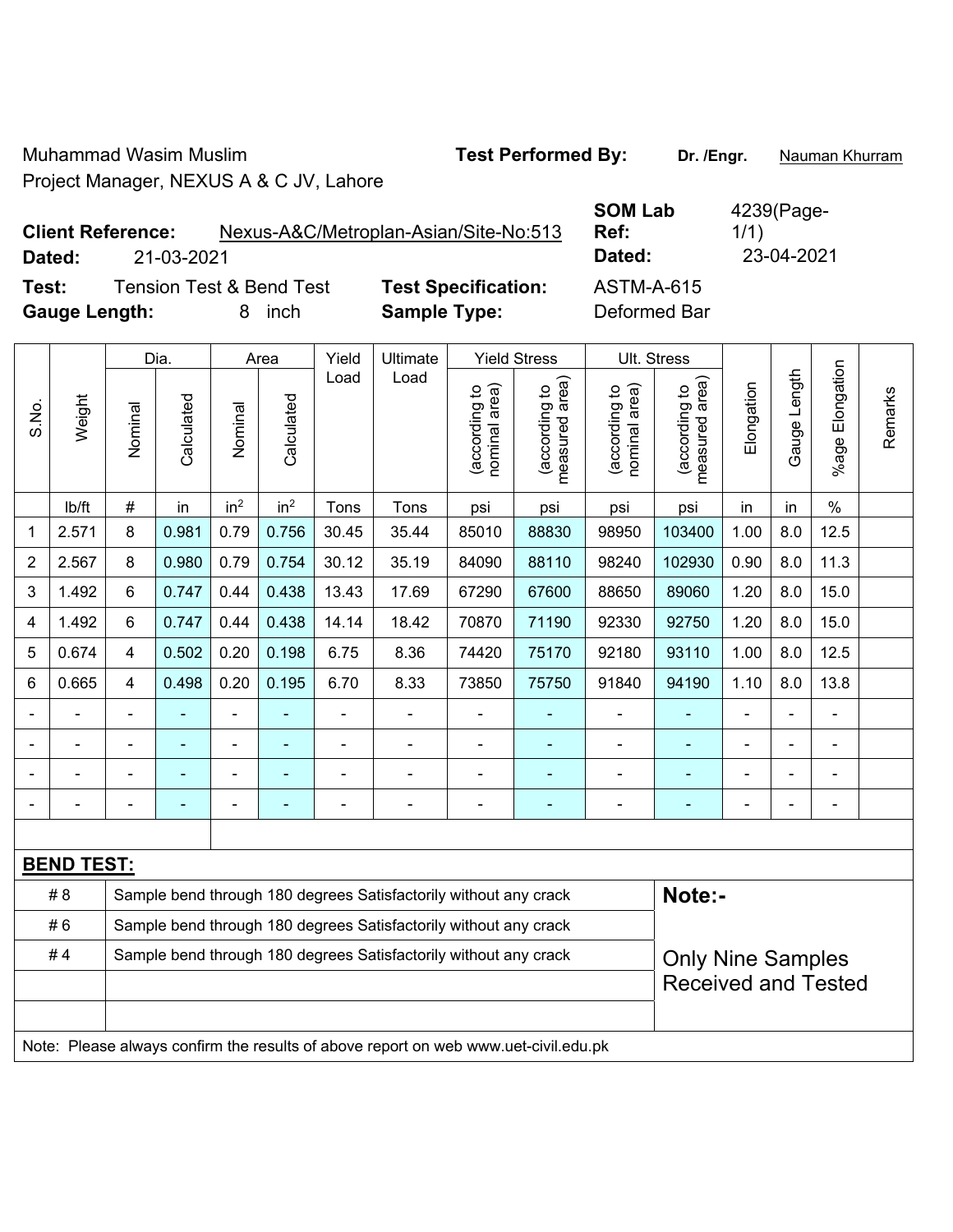Muhammad Shabbir **Test Performed By:** Dr. /Engr. **S. Asad Ali Gillani** 

Construction Manager, Opal, Deevar Developers Pvt. Ltd. Lahore

| <b>Client Reference:</b> | ZD/ZO/L/023                         |                            | <b>SOM Lab</b><br>Ref:<br>Dated: | 4240(Page-<br>1/1)<br>23-04-2021 |
|--------------------------|-------------------------------------|----------------------------|----------------------------------|----------------------------------|
| 04-04-2021<br>Dated:     |                                     |                            |                                  |                                  |
| Test:                    | <b>Tension Test &amp; Bend Test</b> | <b>Test Specification:</b> | <b>ASTM-A-615</b>                |                                  |
| <b>Gauge Length:</b>     | <i>i</i> nch<br>8.                  | <b>Sample Type:</b>        | Deformed Bar                     |                                  |

|                |                   | Dia.           |                | Area                         |                           | Yield          | Ultimate                                                                            |                                | <b>Yield Stress</b>             |                                | Ult. Stress                     |                |                |                              |         |
|----------------|-------------------|----------------|----------------|------------------------------|---------------------------|----------------|-------------------------------------------------------------------------------------|--------------------------------|---------------------------------|--------------------------------|---------------------------------|----------------|----------------|------------------------------|---------|
| S.No.          | Weight            | Nominal        | Calculated     | Nominal                      | Calculated                | Load           | Load                                                                                | (according to<br>nominal area) | (according to<br>measured area) | nominal area)<br>(according to | measured area)<br>(according to | Elongation     | Gauge Length   | %age Elongation              | Remarks |
|                | lb/ft             | $\#$           | in             | in <sup>2</sup>              | in <sup>2</sup>           | Tons           | Tons                                                                                | psi                            | psi                             | psi                            | psi                             | in             | in             | $\%$                         |         |
| 1              | 2.647             | 8              | 0.995          | 0.79                         | 0.778                     | 26.63          | 34.96                                                                               | 74330                          | 75480                           | 97610                          | 99120                           | 1.30           | 8.0            | 16.3                         |         |
| $\overline{2}$ | 2.657             | 8              | 0.997          | 0.79                         | 0.781                     | 26.96          | 35.09                                                                               | 75270                          | 76140                           | 97950                          | 99080                           | 1.20           | 8.0            | 15.0                         |         |
|                | L,                |                |                | $\blacksquare$               |                           | $\overline{a}$ | ÷,                                                                                  |                                |                                 | ÷                              |                                 |                |                | $\blacksquare$               |         |
| $\blacksquare$ | $\blacksquare$    | $\blacksquare$ | ä,             | $\blacksquare$               | $\blacksquare$            | -              | ÷                                                                                   | $\overline{\phantom{a}}$       | $\overline{\phantom{a}}$        | ÷                              | $\blacksquare$                  | Ē,             | $\blacksquare$ | $\overline{\phantom{a}}$     |         |
|                | $\blacksquare$    | $\blacksquare$ | ۰              | $\qquad \qquad \blacksquare$ | ٠                         | $\blacksquare$ | ÷,                                                                                  | $\blacksquare$                 | $\overline{\phantom{a}}$        | $\qquad \qquad \blacksquare$   | $\blacksquare$                  | $\blacksquare$ | $\blacksquare$ | $\overline{\phantom{a}}$     |         |
|                | ÷                 | $\blacksquare$ | ÷              | $\blacksquare$               | $\blacksquare$            | ä,             | ä,                                                                                  | Ē,                             | $\overline{\phantom{a}}$        | ÷                              | $\blacksquare$                  | Ē,             | $\blacksquare$ | $\blacksquare$               |         |
| Ē,             | ä,                | $\blacksquare$ | ÷,             | $\frac{1}{2}$                | $\blacksquare$            | $\blacksquare$ | ÷,                                                                                  | $\blacksquare$                 | $\blacksquare$                  | $\blacksquare$                 | $\blacksquare$                  | ä,             | $\blacksquare$ | ÷,                           |         |
|                |                   |                | $\blacksquare$ | ۳                            |                           | $\blacksquare$ |                                                                                     |                                |                                 | $\blacksquare$                 | $\blacksquare$                  |                |                | ۰                            |         |
|                |                   |                |                | $\blacksquare$               |                           | $\blacksquare$ | $\blacksquare$                                                                      | $\blacksquare$                 |                                 | $\blacksquare$                 |                                 |                |                | L.                           |         |
| $\blacksquare$ | ÷                 | $\blacksquare$ | ä,             | $\blacksquare$               | $\blacksquare$            | -              | ÷                                                                                   | $\overline{\phantom{a}}$       | $\overline{\phantom{a}}$        | ÷                              | $\blacksquare$                  | $\blacksquare$ | $\blacksquare$ | $\qquad \qquad \blacksquare$ |         |
|                |                   |                |                |                              |                           |                |                                                                                     |                                |                                 |                                |                                 |                |                |                              |         |
|                | <b>BEND TEST:</b> |                |                |                              |                           |                |                                                                                     |                                |                                 |                                |                                 |                |                |                              |         |
|                | # 8               |                |                |                              |                           |                | Sample bend through 180 degrees Satisfactorily without any crack                    |                                |                                 |                                | Note:-                          |                |                |                              |         |
|                |                   |                |                |                              |                           |                |                                                                                     |                                |                                 |                                |                                 |                |                |                              |         |
|                |                   |                |                |                              | <b>Only Three Samples</b> |                |                                                                                     |                                |                                 |                                |                                 |                |                |                              |         |
|                |                   |                |                |                              |                           |                |                                                                                     |                                |                                 |                                | <b>Received and Tested</b>      |                |                |                              |         |
|                |                   |                |                |                              |                           |                |                                                                                     |                                |                                 |                                |                                 |                |                |                              |         |
|                |                   |                |                |                              |                           |                | Note: Please always confirm the results of above report on web www.uet-civil.edu.pk |                                |                                 |                                |                                 |                |                |                              |         |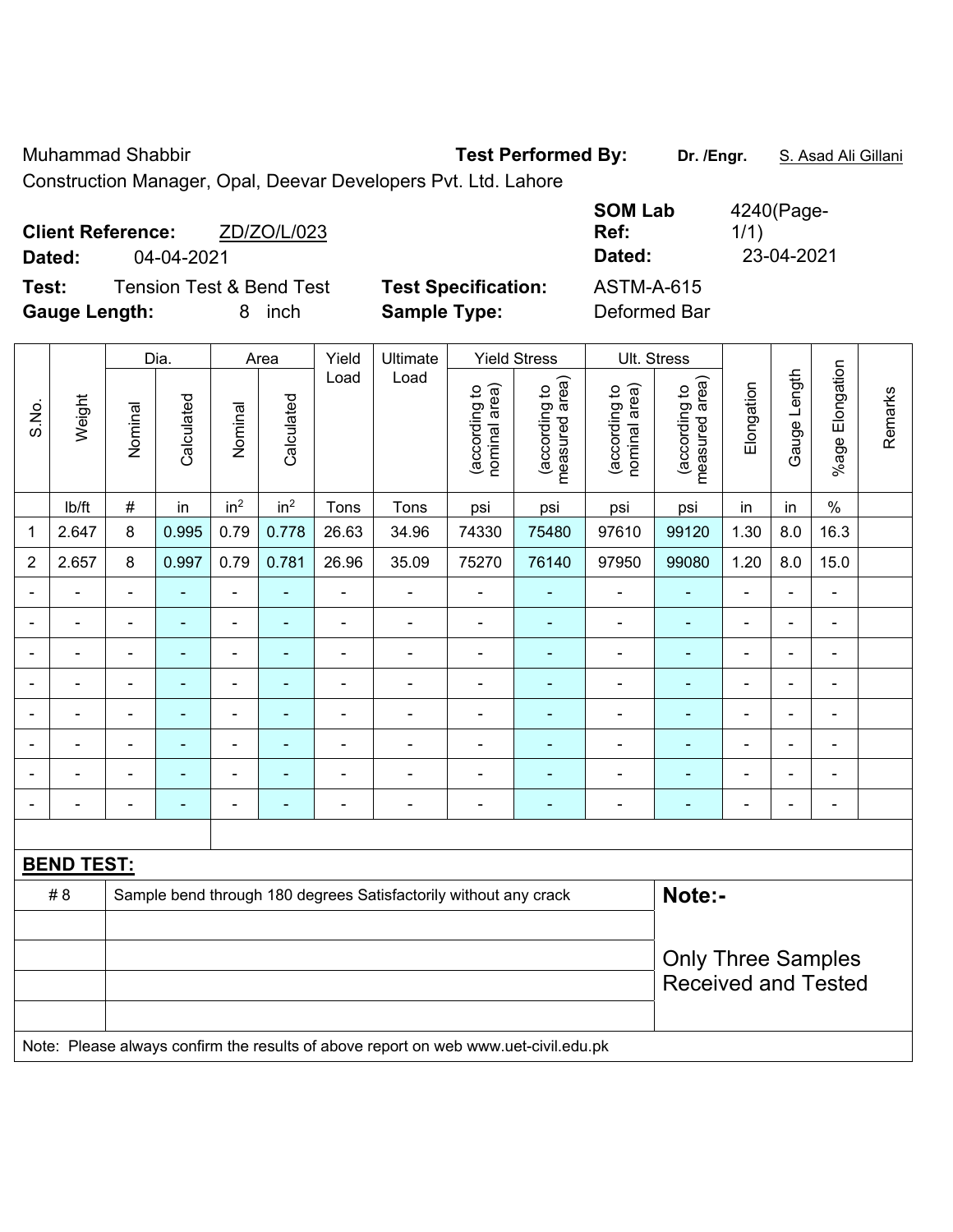Archt. Kalim A. Siddiqui **Test Performed By:** Dr. /Engr. **Nauman Khurram** Chief Executive, KS & Associates, Lahore

|        | <b>Client Reference:</b><br>KS/UBL-TF-LHR/20/AP-32 |                            | Ref:       |
|--------|----------------------------------------------------|----------------------------|------------|
| Dated: | 21-03-2021                                         |                            | Dated:     |
| Test:  | <b>Tension Test &amp; Bend Test</b>                | <b>Test Specification:</b> | ASTM-A-615 |

**Gauge Length:** 8 inch **Sample Type:** Deformed Bar

**SOM Lab Ref:**  4241(Page-1/1) **Dated:** 21-03-2021 **Dated:** 23-04-2021

|                |                   |                | Dia.                     |                 | Area                     | Yield                    | Ultimate                                                                            |                                | <b>Yield Stress</b>             |                                | Ult. Stress                                            |                          |                |                          |         |
|----------------|-------------------|----------------|--------------------------|-----------------|--------------------------|--------------------------|-------------------------------------------------------------------------------------|--------------------------------|---------------------------------|--------------------------------|--------------------------------------------------------|--------------------------|----------------|--------------------------|---------|
| S.No.          | Weight            | Nominal        | Calculated               | Nominal         | Calculated               | Load                     | Load                                                                                | nominal area)<br>(according to | (according to<br>measured area) | nominal area)<br>(according to | measured area)<br>(according to                        | Elongation               | Gauge Length   | %age Elongation          | Remarks |
|                | Ib/ft             | $\#$           | in                       | in <sup>2</sup> | in <sup>2</sup>          | Tons                     | Tons                                                                                | psi                            | psi                             | psi                            | psi                                                    | in                       | in             | $\%$                     |         |
| 1              | 2.688             | 8              | 1.003                    | 0.79            | 0.790                    | 28.08                    | 35.52                                                                               | 78400                          | 78400                           | 99180                          | 99180                                                  | 1.10                     | 8.0            | 13.8                     |         |
| $\overline{2}$ | 1.501             | 6              | 0.749                    | 0.44            | 0.441                    | 15.67                    | 19.75                                                                               | 78530                          | 78360                           | 98970                          | 98750                                                  | 1.00                     | 8.0            | 12.5                     |         |
|                | $\blacksquare$    | $\blacksquare$ | $\blacksquare$           | ÷,              |                          | $\blacksquare$           | $\blacksquare$                                                                      | ä,                             | ÷                               | $\qquad \qquad \blacksquare$   | $\blacksquare$                                         | $\blacksquare$           | $\blacksquare$ | $\blacksquare$           |         |
|                | ä,                | ä,             | ä,                       | ÷,              | $\blacksquare$           | $\blacksquare$           | $\blacksquare$                                                                      | ä,                             | ä,                              | ÷,                             | $\blacksquare$                                         | $\blacksquare$           | $\blacksquare$ | $\blacksquare$           |         |
|                | $\blacksquare$    | $\blacksquare$ | ÷                        | ÷,              |                          | $\blacksquare$           | Ē,                                                                                  | $\blacksquare$                 | ÷                               | $\qquad \qquad \blacksquare$   | ä,                                                     | $\blacksquare$           |                | $\blacksquare$           |         |
|                |                   |                |                          | $\blacksquare$  |                          |                          |                                                                                     | $\blacksquare$                 | $\blacksquare$                  | $\blacksquare$                 | $\blacksquare$                                         |                          |                |                          |         |
|                |                   |                |                          | ٠               |                          |                          |                                                                                     | $\blacksquare$                 |                                 | ٠                              | ٠                                                      | $\blacksquare$           |                |                          |         |
| $\blacksquare$ | $\blacksquare$    | $\blacksquare$ | $\overline{\phantom{0}}$ | ۰               |                          | $\blacksquare$           | $\overline{\phantom{0}}$                                                            | $\blacksquare$                 | ۰                               | ٠                              | $\blacksquare$                                         | $\blacksquare$           | $\blacksquare$ | $\blacksquare$           |         |
|                | -                 |                | ÷                        | ÷               |                          |                          | Ē,                                                                                  | $\blacksquare$                 | ۰                               | ÷                              | $\blacksquare$                                         | $\blacksquare$           |                | $\blacksquare$           |         |
|                |                   | $\blacksquare$ | ۰                        | ۰               | $\overline{\phantom{0}}$ | $\overline{\phantom{0}}$ | $\blacksquare$                                                                      | $\blacksquare$                 | $\overline{a}$                  | -                              | ۰                                                      | $\overline{\phantom{0}}$ |                | $\overline{\phantom{a}}$ |         |
|                |                   |                |                          |                 |                          |                          |                                                                                     |                                |                                 |                                |                                                        |                          |                |                          |         |
|                | <b>BEND TEST:</b> |                |                          |                 |                          |                          |                                                                                     |                                |                                 |                                |                                                        |                          |                |                          |         |
|                | # 8               |                |                          |                 |                          |                          | Sample bend through 180 degrees Satisfactorily without any crack                    |                                |                                 |                                | Note:-                                                 |                          |                |                          |         |
|                | #6                |                |                          |                 |                          |                          | Sample bend through 180 degrees Satisfactorily without any crack                    |                                |                                 |                                |                                                        |                          |                |                          |         |
|                |                   |                |                          |                 |                          |                          |                                                                                     |                                |                                 |                                | <b>Only Four Samples</b><br><b>Received and Tested</b> |                          |                |                          |         |
|                |                   |                |                          |                 |                          |                          | Note: Please always confirm the results of above report on web www.uet-civil.edu.pk |                                |                                 |                                |                                                        |                          |                |                          |         |